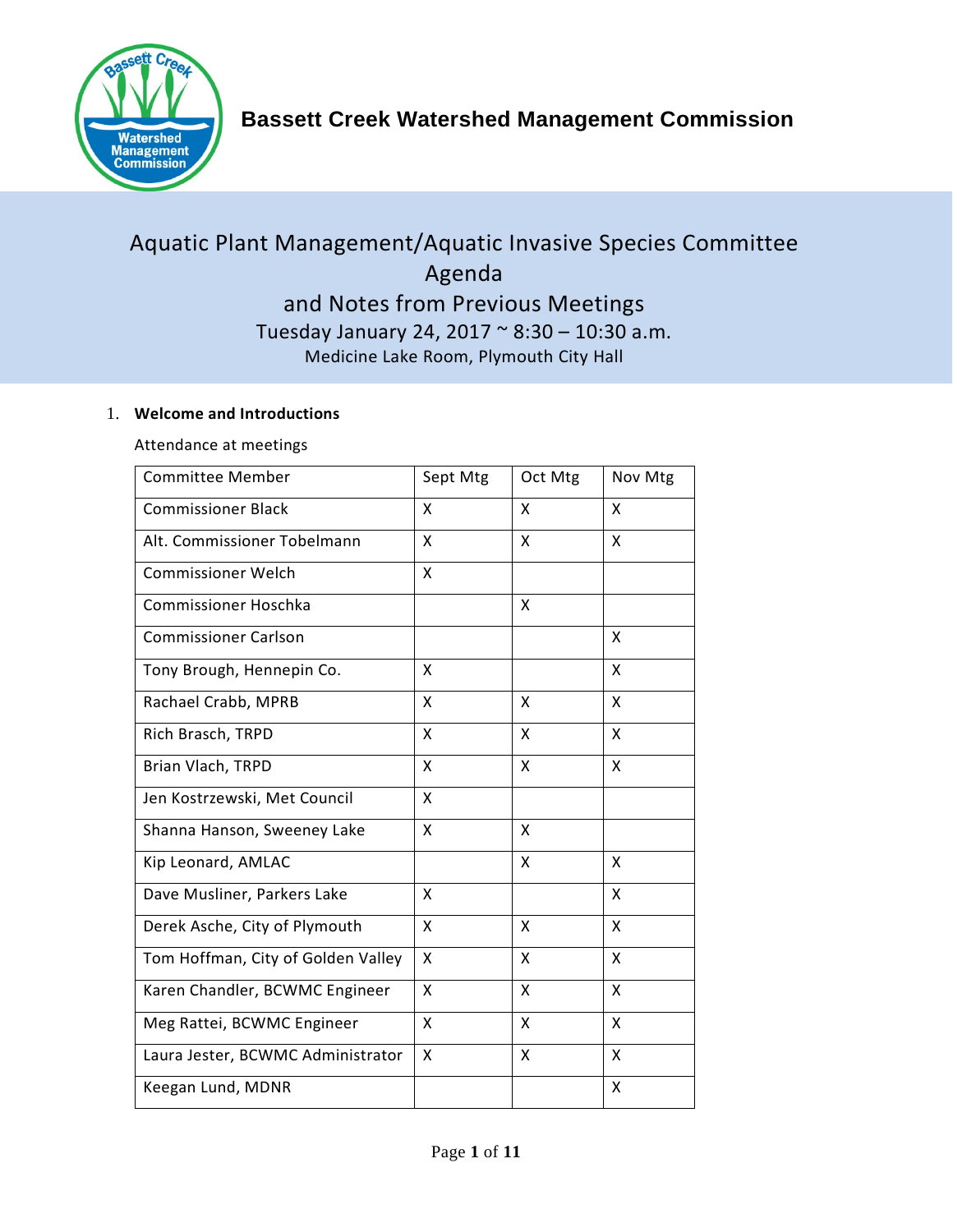#### 2. **Review Objectives of BCWMC Role in APM/AIS (Answering the "WHY?") – September meeting**

At the September 27<sup>th</sup> meeting, the committee discussed and completed the following table to indicate PRIMARY objectives for the BCWMC's possible future role in APM/AIS. The committee discussed the fact that improving water quality and aquatic habitat, and reducing flooding were the main objectives of the Commission's work and should be the primary objectives in dealing with APM/AIS - hence the "X" in these categories.

|                                                   | <b>Commission Should</b> | <b>Commission Should</b>             |
|---------------------------------------------------|--------------------------|--------------------------------------|
| <b>PRIMARY OBJECTIVE</b>                          | <b>Be Involved</b>       | <b>NOT Be Involved</b>               |
| Activities that improve water quality             |                          |                                      |
|                                                   | X                        |                                      |
| Activities that improve habitat and the           |                          |                                      |
| overall ecology of the waterbody                  | X                        |                                      |
| Activities that improve recreation                |                          | Partnering only;<br>not primary obj. |
| Activities that improve aesthetics                |                          |                                      |
|                                                   |                          | X                                    |
| Activities that improve or protect human          |                          | Partnering only;                     |
| health and safety                                 |                          | not primary obj.                     |
| <b>Protect function/capacity of Flood Control</b> | X (Likely a              |                                      |
| Project                                           | maintenance              |                                      |
|                                                   | activity by cities)      |                                      |

The committee noted that "recreation" is a broad term that means different things to different people and that improving water quality, in turn improves recreation. There was consensus that effects on recreation would be taken into consideration for any Commission project or program and the Commission could partner with others on recreation-based projects. However, there was consensus that projects which have the primary objective of improved recreation would not be led by the Commission.

It was noted that improved aesthetics may be an outcome of some Commission projects but that they wouldn't be considered an objective of a Commission project and it was noted the Commission doesn't have the statutory authority to focus on aesthetics.

Improving or protecting human health and safety was added as a possible objective due to blue green algae blooms and dense aquatic plants tangling swimmers. Again, there was consensus that the Commission wouldn't lead a project with a primary objective to improve or protect human health and safety, but may partner with others.

Finally, it was noted that dense vegetation may decrease the functionality of flood control structures. Since the Commission is charged with maintaining its Flood Control Project structures, this was added as a possible reason to take the lead on an APM project. (Although it was also noted that vegetation management is typically a city responsibility.)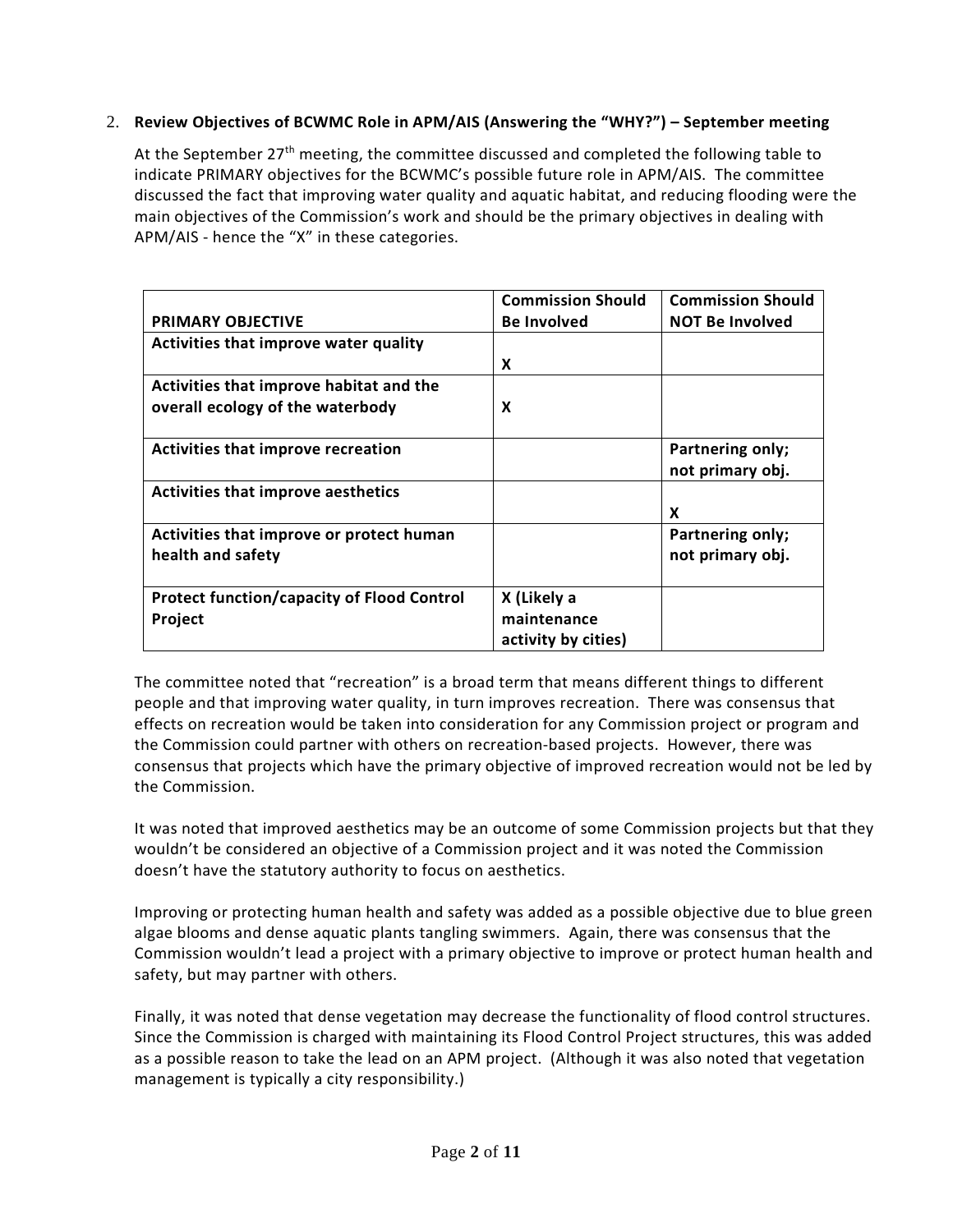The committee then reviewed a map and description of the different classifications of waterbodies in the watershed (to help consider the "WHERE"):

- A. Priority 1 Lakes- "MDNR Public Waters" Lakes, greater than 10 acres, with public access or adjacent to public land
- B. Priority 2 Lakes "MDNR Public Waters" Lakes, greater than 10 acres, without public access or adjacent to public land
- C. Priority 1 Streams "MDNR Public Waters" Watercourses
- D. MDNR Public Waters, no BCWMC priority
- E. Non-MDNR Public Waters, no BCWMC priority

The committee also reviewed the locations of different AIS already within the watershed and in nearby waterbodies (to help consider the "WHAT"):

Species already known in BCWMC:

- A. Curly-leaf Pondweed in lakes Crane, Lost, Medicine, Northwood, Parkers, Sweeney, Twin, Westwood, Wirth; and Main Stem Bassett Creek at Irving Avenue
- B. Eurasian Watermilfoil in Medicine Lake, Parkers Lake, Wirth Lake
- C. Yellow Iris in Sweeney Lake
- D. Chinese Mystery Snail in several ponds in Golden Valley
- E. Carp in Sweeny Lake, Twin Lake, Medicine Lake and likely several other lakes and streams
- F. Purple loosestrife: ubiquitous
- G. Hybrid cattails: ubiquitous

Species in nearby waterbodies: Zebra mussels, Flowering rush, Starry stonewort

#### 3. **Recommendation to Apply for Hennepin County AIS Prevention Grant – November meeting**

At the November meeting, the committee received information on a Hennepin County grant program for AIS prevention with applications due January 20th. Commission staff and committee members agreed that even though the committee had not yet completed its work, the Commission shouldn't pass up the opportunity to apply for grant funds.

The Committee recommended that the Commission apply for grant funds to perform an AIS pathways analysis, inventory, vulnerability assessment, and prevention or management plan development for at least three priority lakes. Commission staff were directed to take the recommendation to the Commission at their December meeting.

#### 4. **Presentation by Keegan Lund, Metro DNR AIS Specialist – November meeting**

Keegan presented information on the latest studies, observations, and monitoring results regarding control of curly-leaf pondweed (CLP). His presentation is available online at: [http://www.bassettcreekwmo.org/application/files/2214/8106/4830/CLP\\_management\\_DNR\\_Dec\\_2](http://www.bassettcreekwmo.org/application/files/2214/8106/4830/CLP_management_DNR_Dec_2016.pdf) [016.pdf.](http://www.bassettcreekwmo.org/application/files/2214/8106/4830/CLP_management_DNR_Dec_2016.pdf) Some of the key points of the presentation include:

- CLP has been well established in MN lakes for over 100 years.
- In some lakes, CLP is not a problem while in others it is a nuisance, particularly when it dies off in early July, sending phosphorus into the water and often creating algae blooms.
- There is a continuum of issues with CLP lake groups should define the problem.
- Lake groups should look at history of lake and define CLP management goals.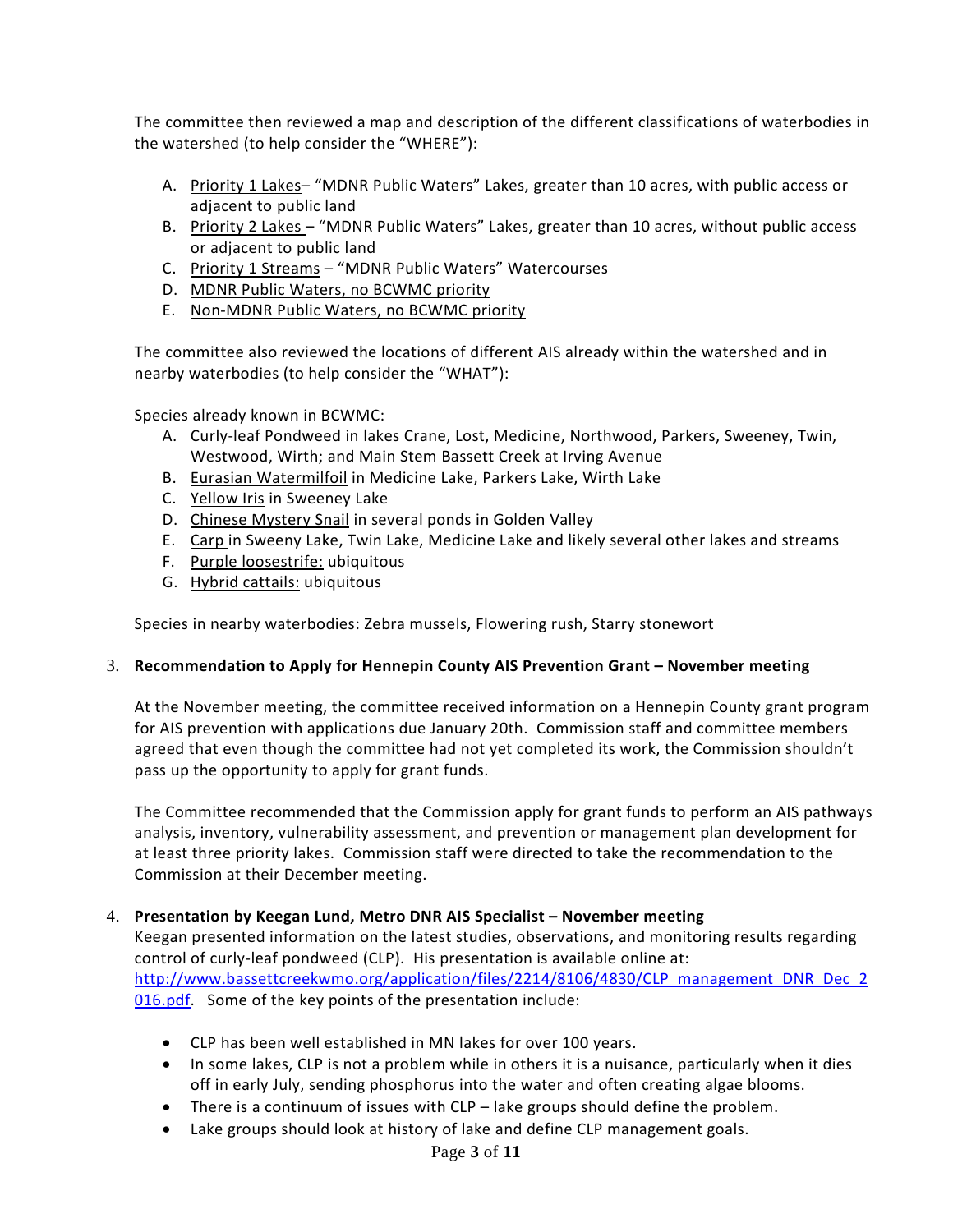- There are several tools to control CLP including water level drawdowns (successful in short term 3-8 years); mechanical control; herbicide; hand removal (not often used with CLP control); diver suction removal (for rapid response when trying to eradicate young infestations)
- Spot treatments seem most effective for long term management for most lake groups.
- Whole-lake treatments are costly and require professional monitoring and DNR assistance.
- Whole-lake treatments typically require Lake Vegetation Management Plan.
- Whole-lake treatments can increase native plants, reduce CLP reproductive turions, and significantly reduce CLP lakewide, but it usually comes back eventually.
- Whole-lake treatments rarely cause an improvement in lake water quality due to other sources of phosphorus.
- Can consider combining whole-lake treatment with other phosphorus reducing practices such as carp management, alum treatments, etc.

Meg Rattei (Barr Engineering) reported that a CLP control project in the Anderson Lake chain was successful in improving native plants and improving water quality such that the lakes now meet water quality standards. She reported that a combination of water level drawdown and alum treatments in areas of high sediment-phosphorus levels were used. It was acknowledged that you can never stop managing the lake system.

There was discussion about how herbicides can have long-term negative impacts on some native plants like bulrushes and lilypads so whole-lake treatments must be properly planned and managed.

5. **Discussion on Effects of Curly-leaf Pondweed Treatments in Medicine Lake – November meeting** Brian Vlach with Three Rivers Park District (TRPD) provided information about the whole-lake CLP treatment that was part of a collaborative pilot project conducted in 2004 – 2006. The treatment followed a Vegetation Management Plan that was developed for the lake. The effects on water quality, native plants, and the possibility of long-term control were studied in subsequent years.

Brian's graphs on CLP treatments, water quality, and native plants, along with a narrative describing the project and results are available here:

[http://www.bassettcreekwmo.org/application/files/2014/8106/5264/Medicine\\_Lake\\_CLP\\_Statistics.](http://www.bassettcreekwmo.org/application/files/2014/8106/5264/Medicine_Lake_CLP_Statistics.pdf) [pdf.](http://www.bassettcreekwmo.org/application/files/2014/8106/5264/Medicine_Lake_CLP_Statistics.pdf)

Some key points are presented below.

- 300 acres of CLP were treated with herbicide for three consecutive years 2004 2006 in hopes of reducing CLP and its turions in lake sediment.
- In subsequent years only spot treatments of CLP were performed on the areas of nuisance growth ranging from 15 to 80 acres in 2008 – 2016.
- Native plant communities were not negatively impacted by the CLP treatments but did not appear to be enhanced by CLP treatments.
- Water quality (total phosphorus, chlorophyll-a, and secchi depth) did not appear to change  $2004 - 2016$ .
- CLP as an (internal) source of phosphorus in the lake was estimated to contribute about 12% (1,050 pounds) of the overall phosphorus load on the lake. Other sources include phosphorus from the watershed flowing into the lake (external sources), and phosphorus released from sediments within the lake (internal sources).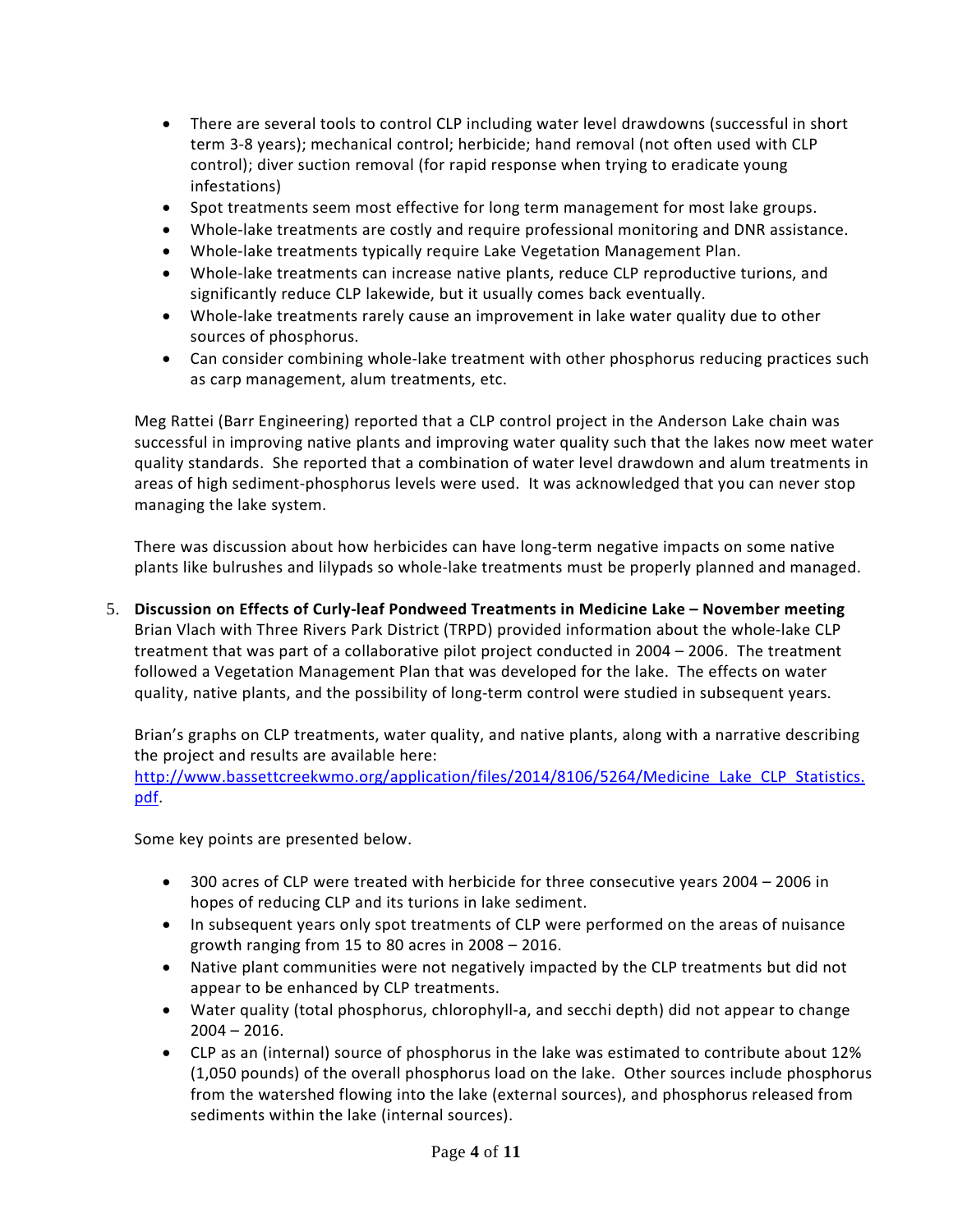Rich Brasch (TRPD) and Brian Vlach agreed that although it's a low proportion of the overall phosphorus load to the lake, CLP control is an important part of the process to improve water quality in the lake. Rich noted it is a component of the total maximum daily load (TMDL) and that TRPD is not in favor of stopping CLP treatments in Medicine Lake. They noted that if CLP treatments stopped, the area of CLP would likely explode back to 300 acres and that continuing to control CLP sets the lake up for a successful alum treatment in the future.

Derek Asche (City of Plymouth) noted that projects installed in Plymouth over the last several years to reduce external phosphorus loading to the lake have resulted in an estimated 1,500 fewer pounds of phosphorus entering the lake. He indicated, however, that this amount still wasn't enough to register a significant difference in lake water quality.

[There was some discussion about the likely negative impact of wake boats and other boating on water quality, shoreline erosion, and sediment resuspension.]

The committee agreed that CLP control is one strategy to reduce phosphorus in the lake. They noted a distinction, however, between CLP spot treatments on lakes with an overall water quality management plan (like a TMDL) and CLP spot treatments on lakes without a plan. (This is noted in the table below.)

There was further discussion about the appropriate role for the Commission on CLP spot treatments. Some committee members were in support of the Commission taking the lead in the entire process because it was a multi-jurisdictional issue. Tasks could include applying for herbicide application permit and grants, coordinating with the DNR, contracting with a company to apply herbicide, contracting with a company to determine where to apply, etc. Other committee members believed that since other entities have been taking the lead on CLP control (at least in Medicine Lake), that the Commission should only cooperate with these entities. For now, the committee left the role in the "cooperate" column noting that with financial contributions from other stakeholders, the Commission could direct efforts but wouldn't necessarily do all the legwork for the permits, grant applications, contractors, etc.

There was further discussion about when and how the Commission should be involved with spot treatments of CLP. Some key points include:

- Just because a lake has CLP doesn't mean that it needs to be treated. Treatment may not always be warranted.
- There may be a threshold of the amount of CLP that would trigger the Commission's involvement.
- Any entity treating CLP needs to rely on studies and TMDLs (where possible).
- The Commission could assume one role now and revise policy and change course if the implementation of the policy is not working well or is too expensive, or if another entity steps up to plate.
- The Commission should think about the long-term plan for the lake with regards to water quality – how long would CLP spot treatments be needed?
- As an example of a watershed role: The Rice Creek Watershed District plans, monitors, facilitates and cooperates on CLP treatments where a lake association exists. It takes more of the lead role where a lake association doesn't exist.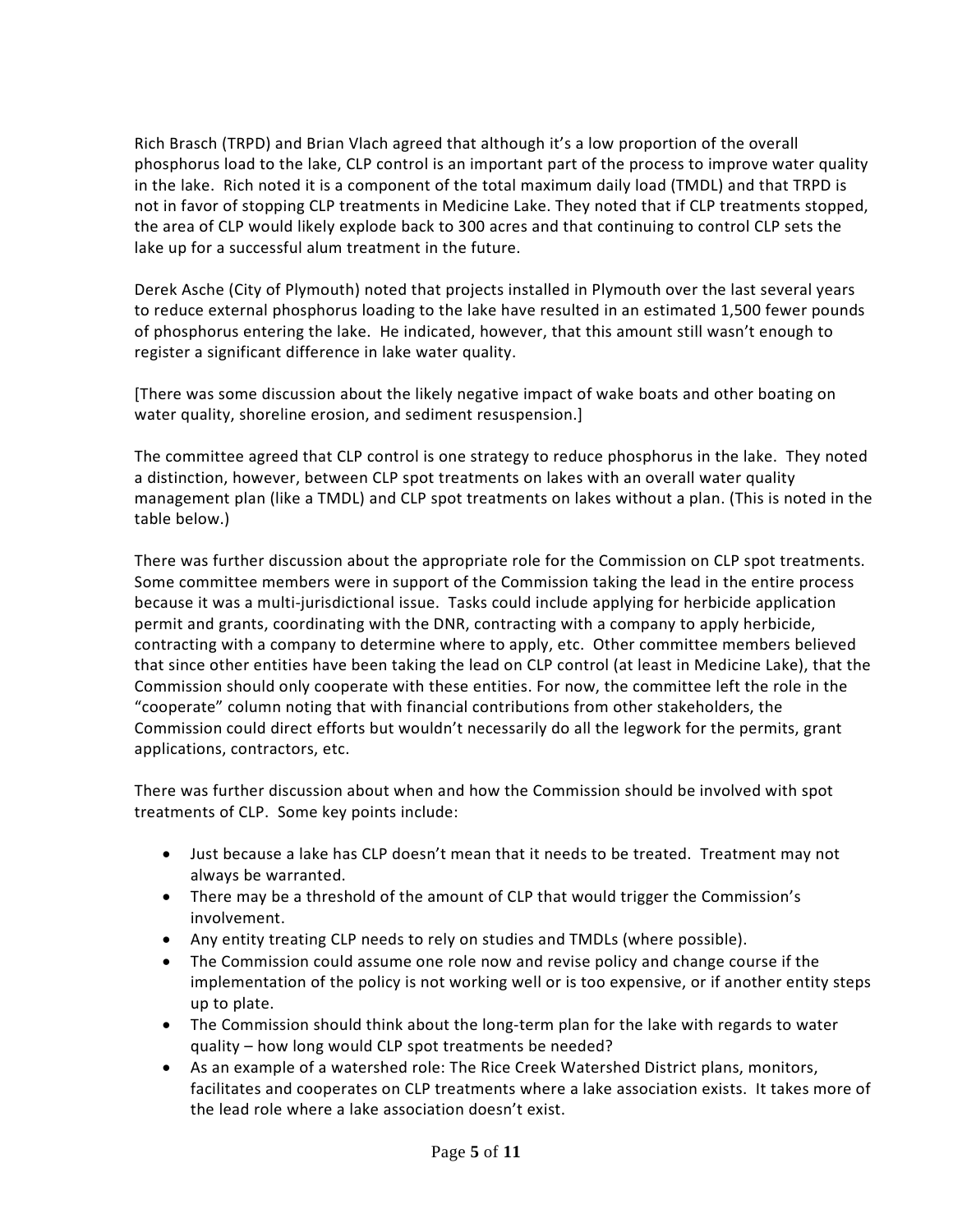#### 6. **Continue to Discuss Possible Commission Roles per Activity (Answering the "HOW?") – All meetings**

At the September, October, and November meetings the committee discussed and worked to complete the table on the following pages to indicate how the Commission **should** be involved with various activities.

At the January meeting, the committee should work on completing this table and should concentrate on where gaps exist and determine if the BCWMC should fill those gaps.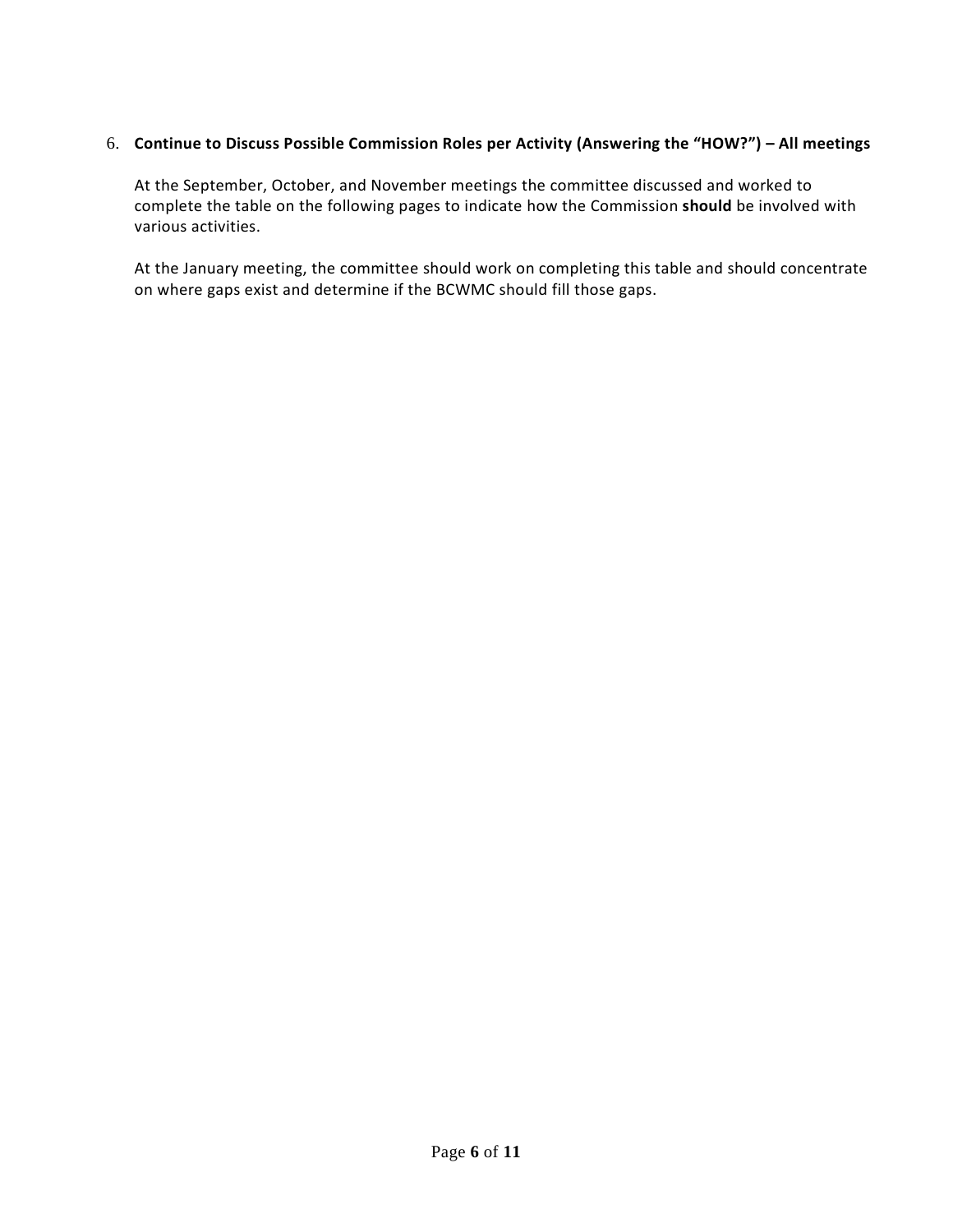|                   |                                                               |                                                                                                                                                                                                                                                                                                                    | <b>Commission Role</b>                                                                                                                         |                                                                                      |                                 |                |
|-------------------|---------------------------------------------------------------|--------------------------------------------------------------------------------------------------------------------------------------------------------------------------------------------------------------------------------------------------------------------------------------------------------------------|------------------------------------------------------------------------------------------------------------------------------------------------|--------------------------------------------------------------------------------------|---------------------------------|----------------|
|                   | <b>Activity</b>                                               | <b>Current Activity by</b><br><b>Others</b>                                                                                                                                                                                                                                                                        | <b>Take Lead</b>                                                                                                                               | Cooperate w/ Others                                                                  | Only<br>Provide<br><b>Funds</b> | <b>No Role</b> |
|                   | Early detection training (including<br>volunteer recruitment) | MDNR and Hennepin<br>Co. training programs                                                                                                                                                                                                                                                                         |                                                                                                                                                | X - BCWMC could help<br>recruit volunteers for<br>training                           |                                 |                |
| Early Detection   | Early detection monitoring                                    | TRPD does ED<br>monitoring on Medicine<br>Lk. for zebra mussels<br>(could use help in<br>expanding program)<br>MPRB does ED<br>monitoring on Wirth<br>Lake<br>Henn. Co. has grant \$ to<br>expand ED monitoring.<br>BCWMC surveys aq.<br>plants every 3 yrs.<br>TRPD performs aq. plant<br>surveys on Medicine Lk. | X - BCWMC could<br>perform ED monitoring<br>$w/$ Co. grant funds -<br>including zebra mussel<br>detection and<br>expanded aq. plant<br>surveys | X - BCWMC could<br>cooperate with TRPD and<br>Lake Assoc. to expand ED<br>monitoring |                                 |                |
| Response<br>Rapid | Develop rapid response plan of<br>action                      | Hennepin Co. has grant<br>funding for developing<br>rapid response plan.<br>MPRB has Zebra Mussel<br>Action Plan (Wirth Lk)                                                                                                                                                                                        | X - BCWMC should<br>develop rapid response<br>plan of action                                                                                   |                                                                                      |                                 |                |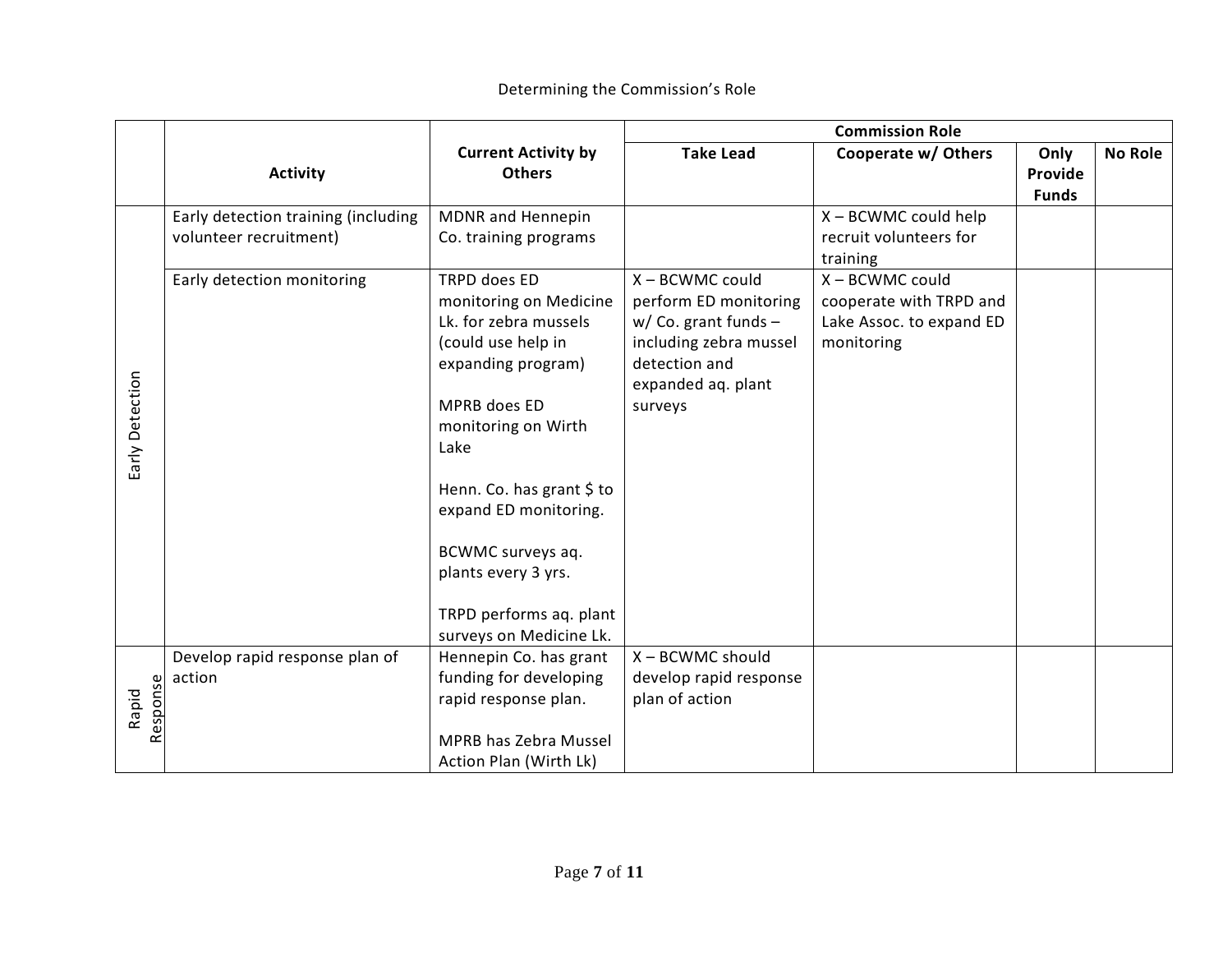|         |                                                          |                                                                                                                                   | <b>Commission Role</b>                                                                                                                                                      |                                                                                                                                                                                  |                                 |                |
|---------|----------------------------------------------------------|-----------------------------------------------------------------------------------------------------------------------------------|-----------------------------------------------------------------------------------------------------------------------------------------------------------------------------|----------------------------------------------------------------------------------------------------------------------------------------------------------------------------------|---------------------------------|----------------|
|         | <b>Activity</b>                                          | <b>Current Activity by</b><br><b>Others</b>                                                                                       | <b>Take Lead</b>                                                                                                                                                            | Cooperate w/ Others                                                                                                                                                              | Only<br>Provide<br><b>Funds</b> | <b>No Role</b> |
|         | Rapidly responding to new<br>infestation                 | MDNR works with locals<br>to implement rapid<br>response.                                                                         | X - BCWMC could take<br>lead to hire<br>contractors, provide<br>technical expertise,<br>and lead effort with<br>funding & partners                                          | $X -$ Will take cooperation<br>from others to<br>implement plan of<br>action, if needed                                                                                          |                                 |                |
|         | Pathways analysis/vulnerability<br>assessment            | Henn Co. analyzed AIS<br>risk from pet stores &<br>nurseries<br>Henn Co. has grant<br>funding for developing<br>pathways analysis | $X - With$ grants,<br><b>BCWMC could perform</b><br>all three activities<br>much like a watershed-<br>wide TMDL for water<br>quality. It was noted<br>that additional water | $X$ – Partnering with<br>others would be<br>important component of<br>these activities including<br>gathering data collected<br>by others, and/or using<br>templates of existing |                                 |                |
|         | Inventory (species, current<br>management activities)    | (See early detection<br>monitoring) TRPD,<br>MPRB, BCWMC perform<br>aq. plant surveys                                             | quality data may be<br>needed to help predict<br>suitability for invasion<br>by particular species.                                                                         | prevention plans or<br>management plans.                                                                                                                                         |                                 |                |
| Studies | Plan development (prevention<br>plan or management plan) | MPRB has Zebra Mussel<br>Action Plan (applies to<br>Wirth Lk)                                                                     |                                                                                                                                                                             |                                                                                                                                                                                  |                                 |                |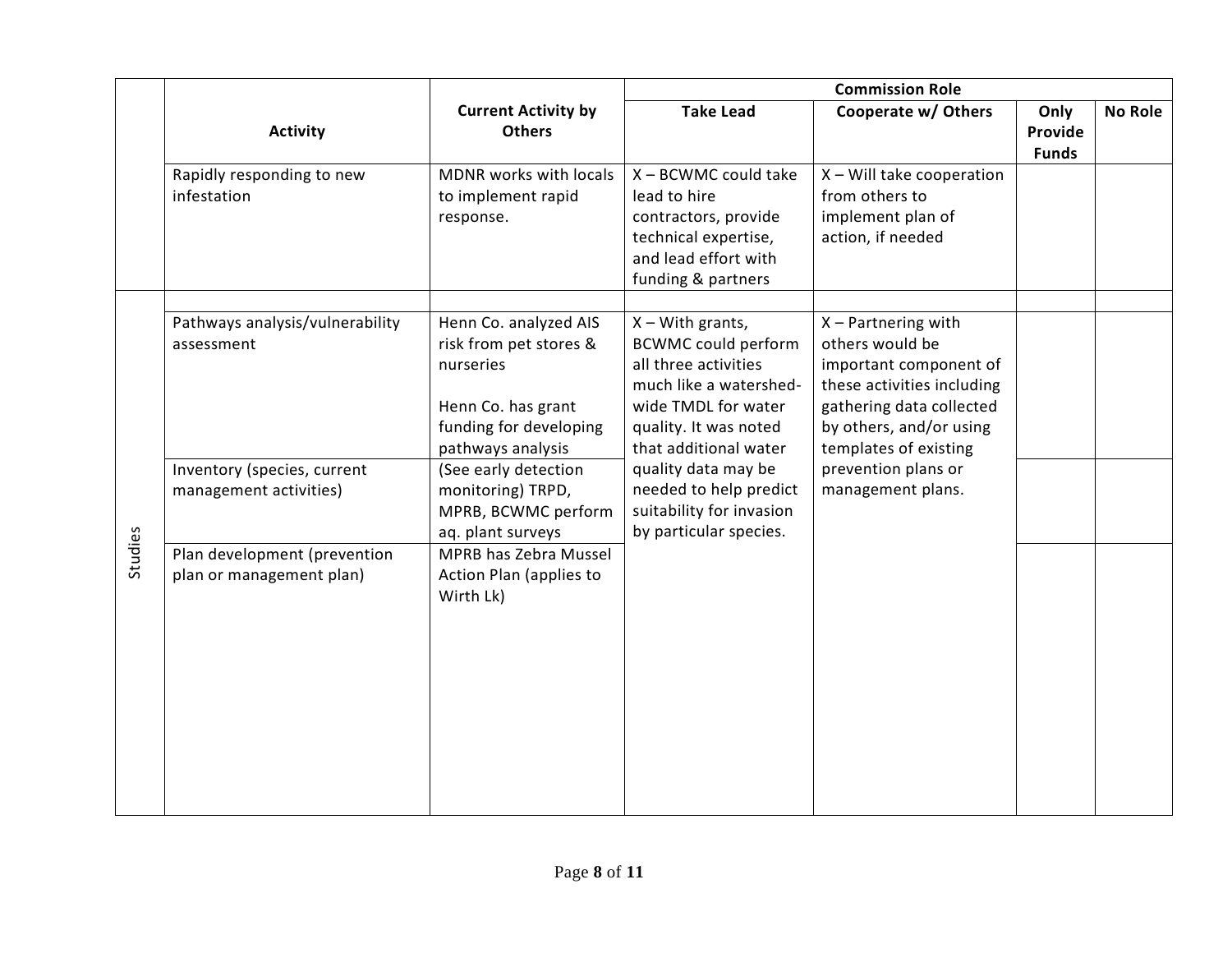|            |                                                                                             |                                                                                             | <b>Commission Role</b>                                                                                                                                                                                                                                                  |                                                                                                                                                                                                                                                                                                                                                                                                                                                                               |                                 |                |
|------------|---------------------------------------------------------------------------------------------|---------------------------------------------------------------------------------------------|-------------------------------------------------------------------------------------------------------------------------------------------------------------------------------------------------------------------------------------------------------------------------|-------------------------------------------------------------------------------------------------------------------------------------------------------------------------------------------------------------------------------------------------------------------------------------------------------------------------------------------------------------------------------------------------------------------------------------------------------------------------------|---------------------------------|----------------|
|            | <b>Activity</b>                                                                             | <b>Current Activity by</b><br><b>Others</b>                                                 | <b>Take Lead</b>                                                                                                                                                                                                                                                        | Cooperate w/ Others                                                                                                                                                                                                                                                                                                                                                                                                                                                           | Only<br>Provide<br><b>Funds</b> | <b>No Role</b> |
| Prevention | Boat launch/access management<br>(inspections, washing stations,<br>compost bins, closures) | TRPD performs<br>inspections at Medicine<br>Lk. launches<br>MPRB closed Wirth Lk.<br>launch |                                                                                                                                                                                                                                                                         | X-Additional funding<br>likely needed soon<br>(County/State funding<br>may decrease or phase<br>out); private accesses<br>and lakeshore owners<br>are missing link (inc.<br>buying used docks from<br>infested waters); lake<br>associations are best<br>partner. Decided<br>BCWMC role would be<br>case-by-case basis to be<br>informed by pathways<br>analysis. Also agreed it<br>makes sense that launch<br>owners should be<br>ultimately responsible<br>for inspections. |                                 |                |
|            | Education (signage, articles,<br>literature, etc.)                                          | TRPD, lake associations,<br>MPRB - each provide<br>some AIS education                       | X - BCWMC could tailor<br>existing content to be<br>lake specific and/or<br>hold annual "state of<br>the lake" event to<br>provide more active<br>engagement. Agreed<br>pathways study could<br>help refine education<br>needs and identify<br>jurisdictions and roles. | $X$ – Would be inherently<br>cooperative activity due<br>to much existing<br>educational content and<br>variety of educational<br>outlets.                                                                                                                                                                                                                                                                                                                                    |                                 |                |
|            |                                                                                             |                                                                                             |                                                                                                                                                                                                                                                                         |                                                                                                                                                                                                                                                                                                                                                                                                                                                                               |                                 |                |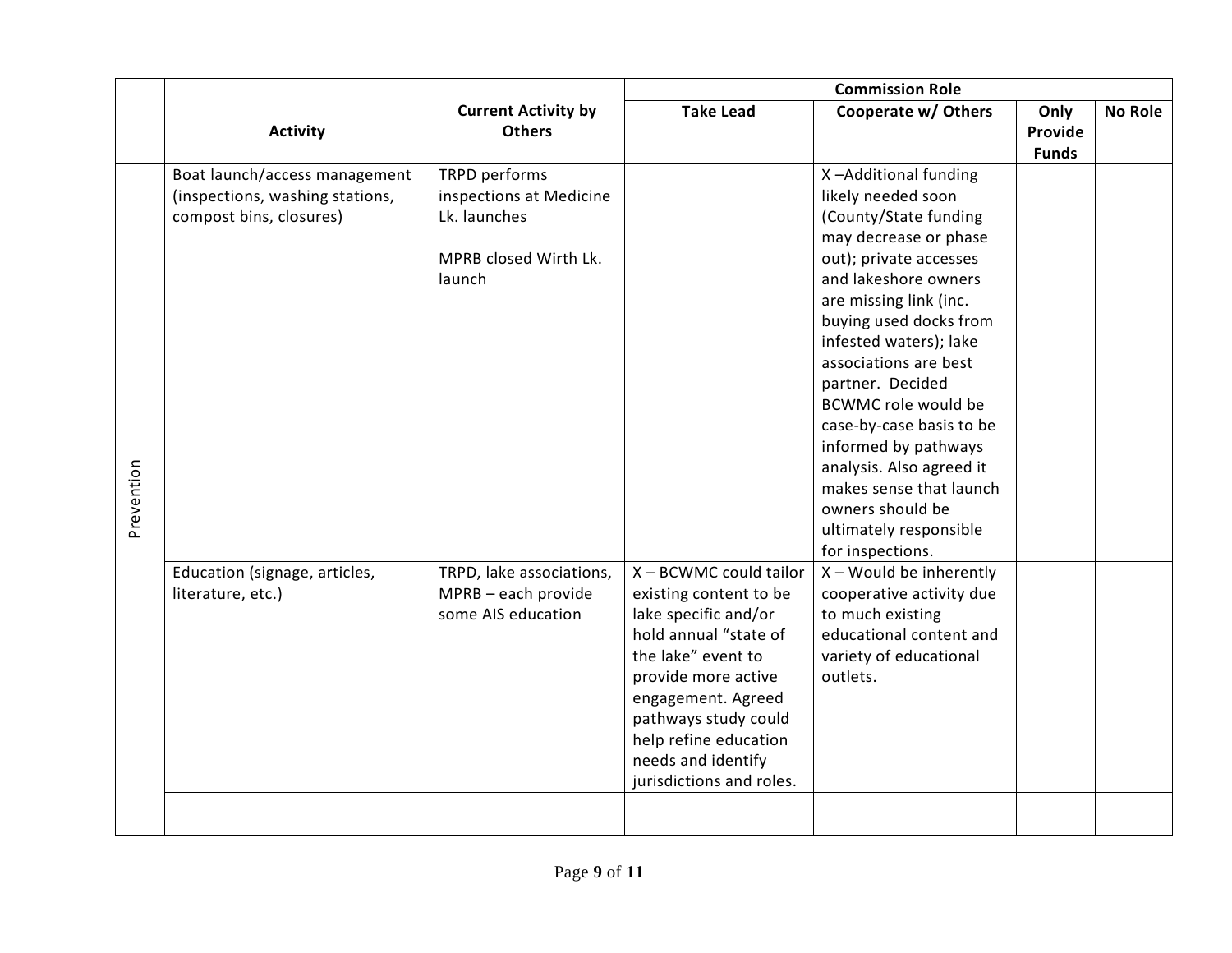|            |                                                                                  |                                                                                                                                                                                                                                                                                                                                                                                                                                                                                                                                                                                              | <b>Commission Role</b>                                                                                                                                                                                                                                                                                                                                                      |                                                                                                                                                                   |                                 |                |
|------------|----------------------------------------------------------------------------------|----------------------------------------------------------------------------------------------------------------------------------------------------------------------------------------------------------------------------------------------------------------------------------------------------------------------------------------------------------------------------------------------------------------------------------------------------------------------------------------------------------------------------------------------------------------------------------------------|-----------------------------------------------------------------------------------------------------------------------------------------------------------------------------------------------------------------------------------------------------------------------------------------------------------------------------------------------------------------------------|-------------------------------------------------------------------------------------------------------------------------------------------------------------------|---------------------------------|----------------|
|            | <b>Activity</b>                                                                  | <b>Current Activity by</b><br><b>Others</b>                                                                                                                                                                                                                                                                                                                                                                                                                                                                                                                                                  | <b>Take Lead</b>                                                                                                                                                                                                                                                                                                                                                            | Cooperate w/ Others                                                                                                                                               | Only<br>Provide<br><b>Funds</b> | <b>No Role</b> |
|            | Advocating for/assist with policy<br>changes (Legislative, ordinances,<br>rules) | MPRB policy: all<br>contractors, partners,<br>staff must have AIS<br>identification training                                                                                                                                                                                                                                                                                                                                                                                                                                                                                                 |                                                                                                                                                                                                                                                                                                                                                                             | X - Policy advocacy<br>should be across multiple<br>watersheds. BCWMC<br>could help draft<br>ordinances for cities,<br>identifying need through<br>pathways study |                                 |                |
| Management | Monitoring current infestations                                                  | TRPD, BCWMC, MPRB<br>through regular aq.<br>plant surveys                                                                                                                                                                                                                                                                                                                                                                                                                                                                                                                                    | X - Lack of fish surveys<br>is a gap. BCWMC could<br>survey fish in same<br>years as water<br>monitoring. Fish<br>community data good<br>for AIS and WQ<br>analysis, TMDLs, etc.<br>Need to determine<br>goal of fish survey -<br>presence vs. absence,<br>characterizing whole<br>fish population, and/or<br>determining ecological<br>threshold for fish<br>impacts on WQ | $X - Need$ to gather<br>observations of others<br>(residents, field workers)                                                                                      |                                 |                |
|            | Spot treatments (herbicide or<br>mechanical or hand pulling)                     | TRPD, MPRB use spot<br>Began discussing the possible role of conducting spot treatments of<br>curly-leaf pondweed (CLP) and debated whether or not the goal of<br>treatments at access<br>treatments was to improve water quality or improve recreation. At the<br>points, fishing piers,<br>and beaches. (Plymouth<br>November meeting DNR staff will present information on the evolving<br>previously treated CLP<br>science behind CLP treatments and outcomes. TRPD and Plymouth staff<br>in Medicine Lake)<br>will present information on CLP treatments and results in Medicine Lake. |                                                                                                                                                                                                                                                                                                                                                                             |                                                                                                                                                                   |                                 |                |
|            |                                                                                  |                                                                                                                                                                                                                                                                                                                                                                                                                                                                                                                                                                                              |                                                                                                                                                                                                                                                                                                                                                                             |                                                                                                                                                                   |                                 |                |